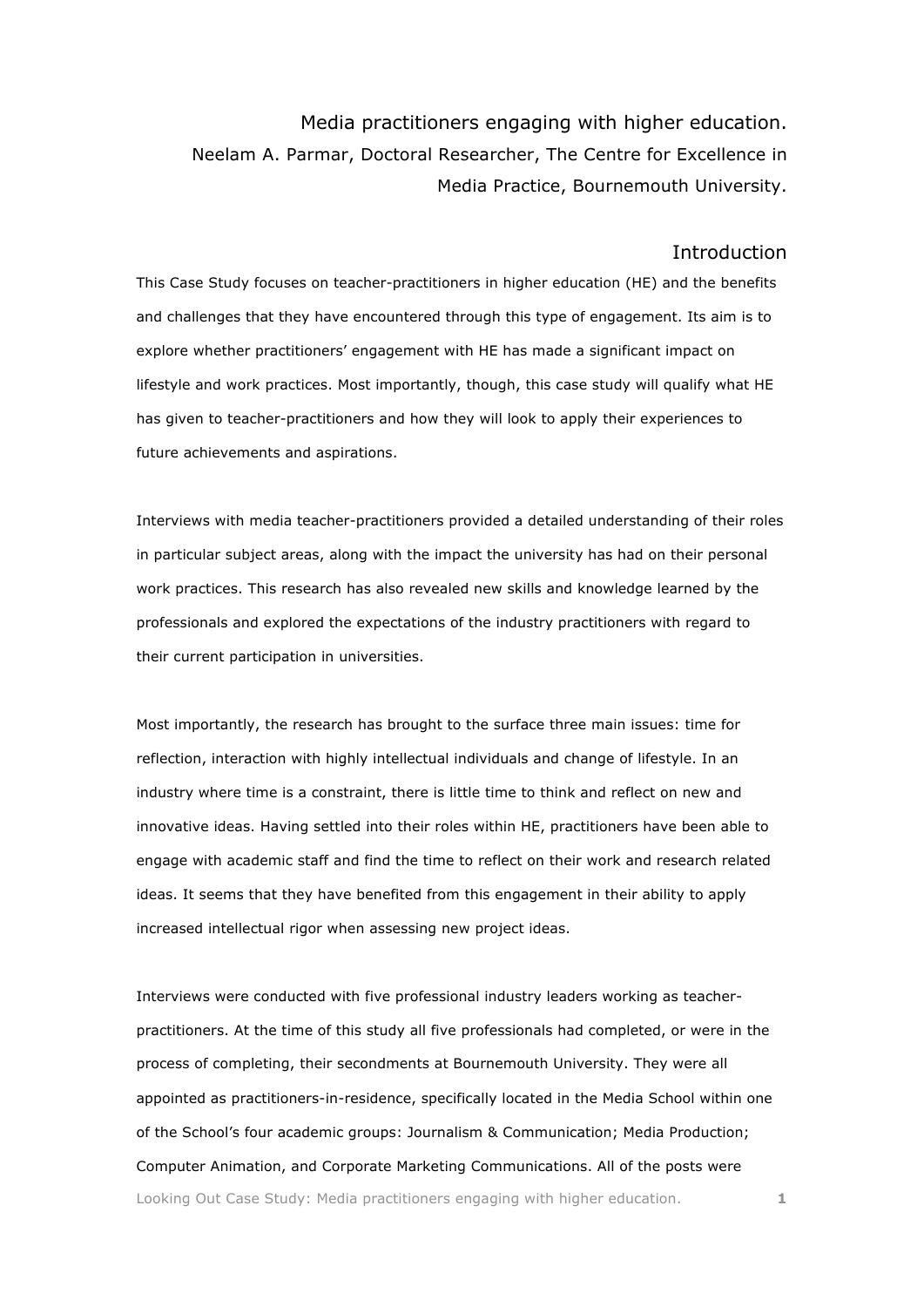funded by the Centre for Excellence in Media Practice (CEMP)<sup>1</sup>. Based on these interviews, four main themes have emerged.

## 1. Engagement in higher education

Many practitioners, especially those with no prior engagement with HE, had preconceptions of universities as "shabby", under-resourced and under-funded. Although this may be true for some universities, the practitioners at Bournemouth University Media School were surprised at the clean modern facilities, with new buildings and access to appropriate equipment. Generally, academic staff working alongside practitioners were considered very friendly. Some were perceived as highly entrepreneurial. To some practitioners, there appeared to be more shared responsibility and a greater sense of collective ownership than they had expected.

Prior to the secondments, some practitioners believed universities were completely "out-oftouch" with the industry and reality and that they could be insular, very academic and theory-based. They assumed that academic staff were over-burdened with their own rules of engagement and academic validation and not always aware of new practices. These beliefs changed rapidly when media practitioners realised that universities are very much in touch with media industry and have up-to-date and highly valuable professional contacts. They also noted that there is a high level of talent within the university, along with a willingness to learn that adds a cutting edge to most university staff and students' career paths.

In most cases, the media practitioners were involved with the university either as a guestspeaker or part-time lecturer. Most often, they were invited to apply for the teacherpractitioner position in residence by a colleague or friend at the university. Their aim was to share their own expertise and knowledge both with academic staff and with students who were eager to explore the latest media industry practices.

 $<sup>1</sup>$  The Centre for Excellence in Media Practice is a HEFCE funded Centre of Excellence, see:</sup> www.cemp.ac.uk/.

Looking Out Case Study: Media practitioners engaging with higher education. **2**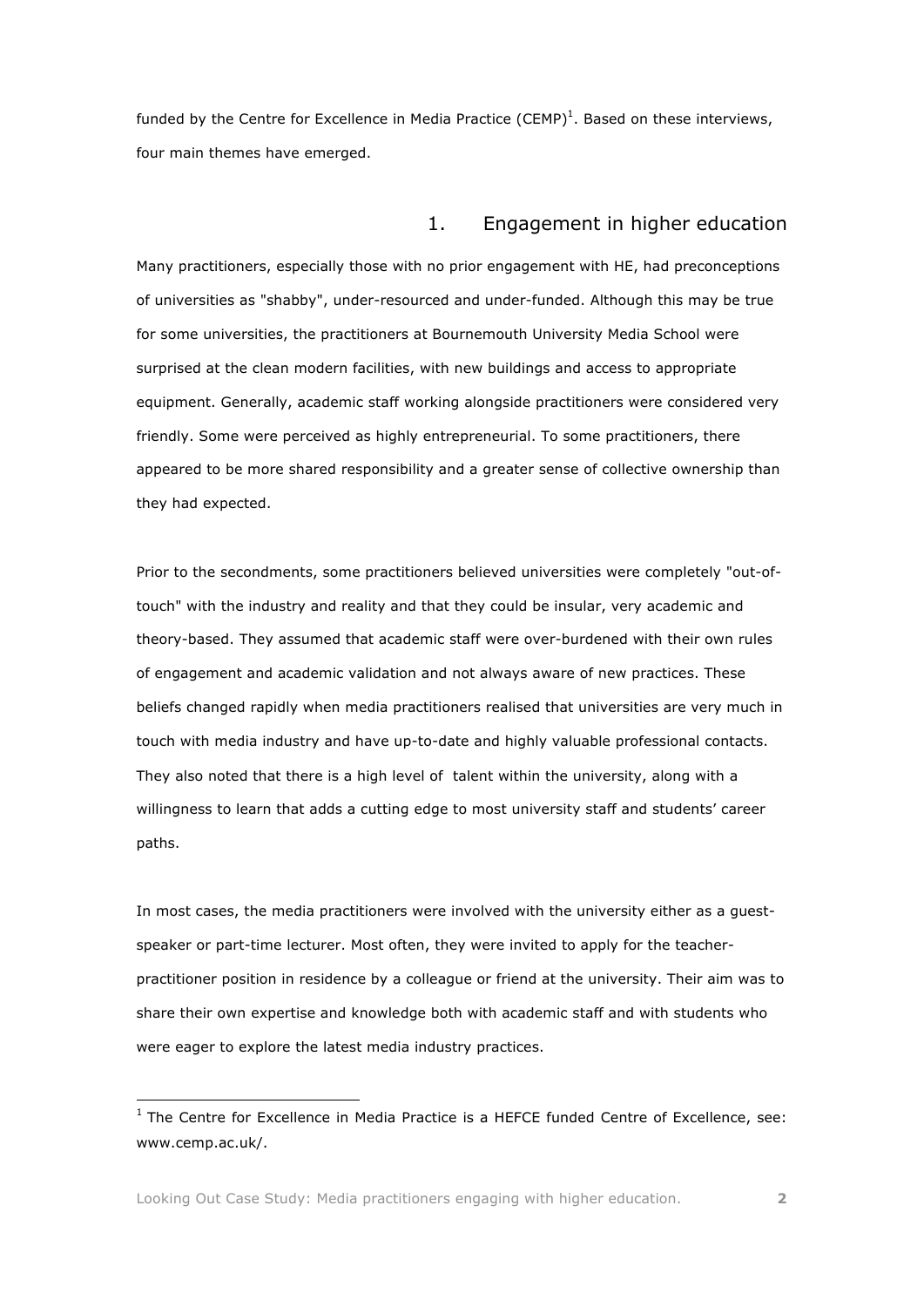Delivering presentations, lectures and seminars to both undergraduate and postgraduate learners further enhanced their roles as teacher-practitioners, enabling them to understand their students and share industry working methods. More often than not, they were also assigned to undertake university-related project work and advise on new course designs and development. To each of them, it was this level of experience and quality of environment which constituted an offer too tempting to be refused.

As the residencies came to completion, each practitioner felt that they had benefitted from the way their teaching roles fitted with their professional ambitions. They all felt privileged to work with academic staff members who have made a significant impact on their professional work and who welcomed them into the teaching profession. Some of the practitioners have continued with part-time teaching and lecturing, which has served to extend their relationship with the university and their learning.

Lesley Tadgell Foster – Specialist in Data Audit and Data Privacy Issues:

" … my work in Marketing and Communications opened a window of opportunities to build a legacy on data protection and privacy and to upload this material onto the Universities VLE. This took five to six months to complete."

# 2. Benefits and challenges

There have been a number of benefits and challenges to each practitioner working at the university, and the benefits have generally outnumbered the challenges. Working at the university has been interesting and there has always been something challenging to achieve. The practitioners have thoroughly enjoyed working with the students and have felt appreciated for sharing their experiences and skill set with them. For Richard Clemmow, exploring media and communications for the first time with learners was a great experience and relaying 25 years of industry experience to interested students became fulfilling. On a more personal level, the residency enabled some of the practitioners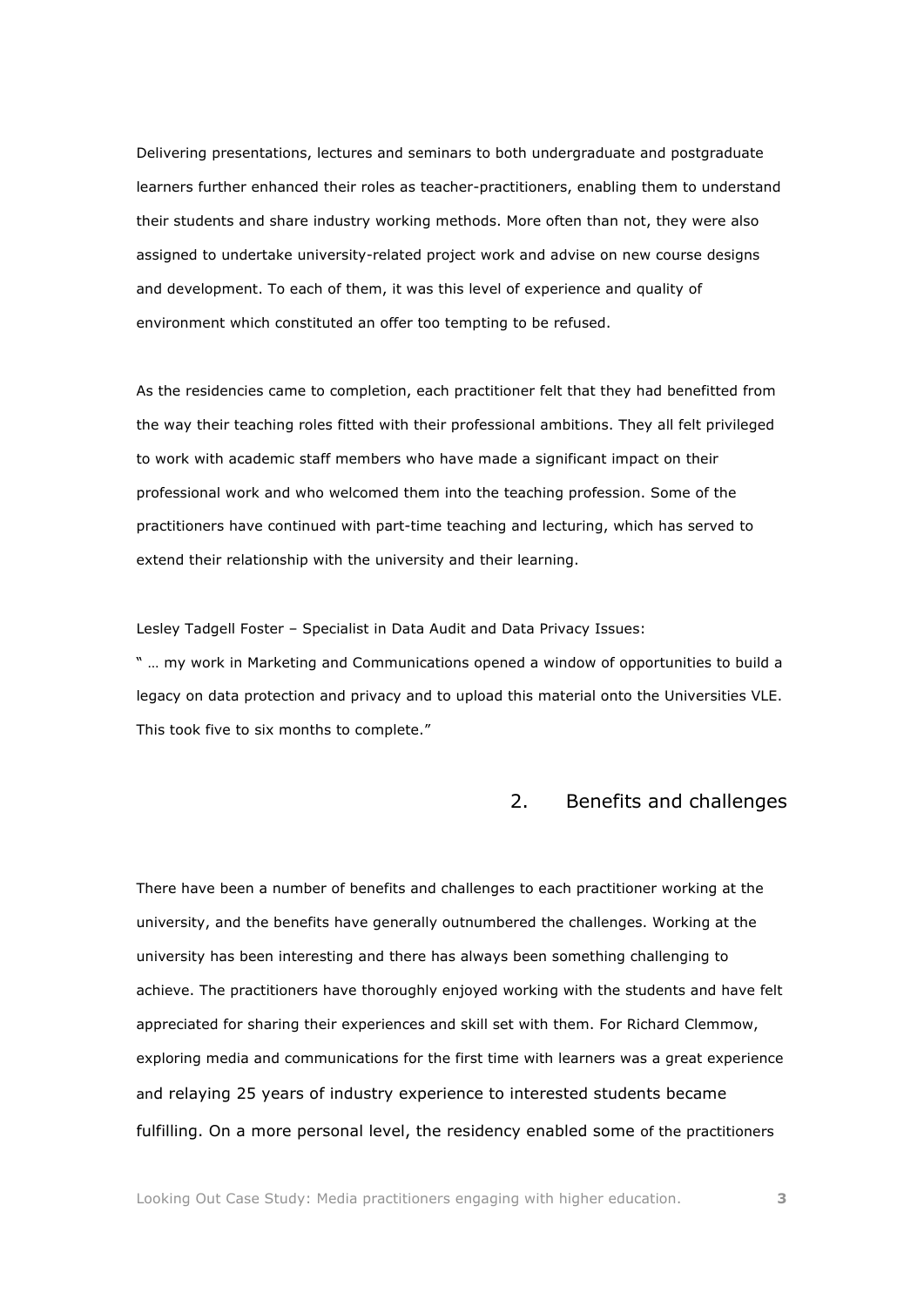to discover more about themselves, their goals and future developments.

Tim Wright – Commercial Producer: " … appreciated working with very clever, energetic and generous people at the University. Discussions with academic staff across the faculty have emphasised the need on my part for more intellectual rigor when working on new project ideas and a slower more rigorous approach to research and planning. Often, in my line of work, I work alone or with a group of people who are often in a hurry and don't have the time to contemplate or reflect upon their ideas."

With the benefits, however, there were also challenges. For some who had never taught and lectured, this was the biggest challenge of all. Becoming an academic and preparing for undergraduate and postgraduate learners was time consuming. Keeping students interested and being able to condense experience into a limited timeslot also proved very difficult. It was important to know what was essential to the student and what information could be discarded.

Most of the practitioners found the pace of work at the University slower in comparison to the very quick changes that take place in the industry; academics tend to work in 3 to 4 year cycles, while the media industry completes projects within 12 month cycles.. The language and jargon at the University was also initially confusing: both to the practitioner and, sometimes, to the students. The jargon was very university-specific and was a hindrance in the first few days of secondment. To some, time management became a challenge as the increased travelling compared with their usual schedules sometimes affected project commitments. Overall, there was seen to be considerable support from the university and academic staff, who helped organise lectures and seminars around professional commitments.

*Liisa Rohumaa – Journalist: " … leaving the hub, the business of day-to-day journalism on working with the best paper in the world is a loss. It's much slower in the university and losing good stories is a loss but I now have the best of both worlds; without having the daily grub of deadlines."*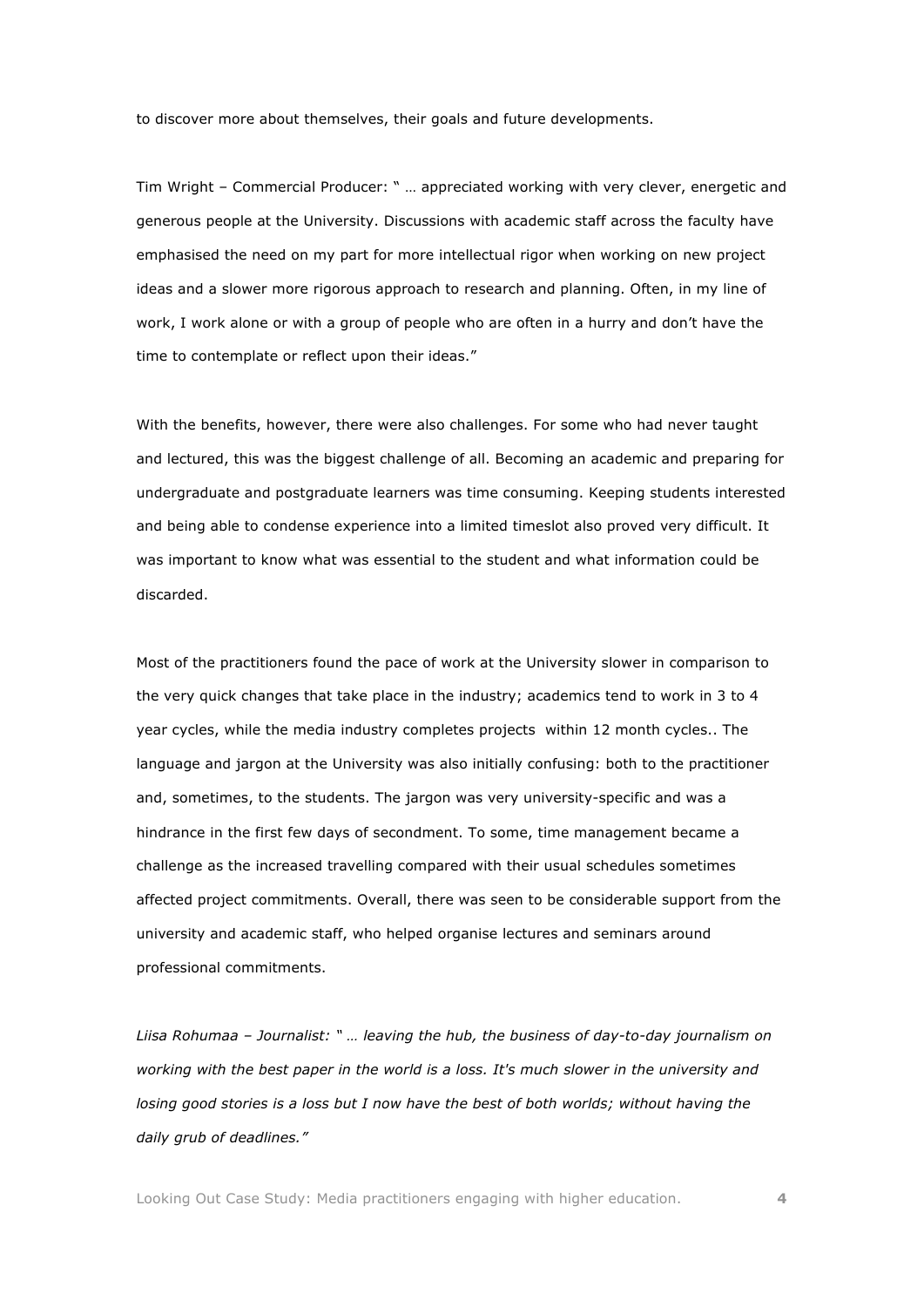### 3. Transferable skills, achievement and outcomes

In the UK's creative and media industries, time is a major factor and the group dynamics tend to be project focused and temporary. Working with students in a team over several weeks, keeping the group engaged and dedicated for extended periods of time, helped focus the mindset of practitioners. Their experiences, shared with the students, will hopefully overlap with their professional lifestyles with skills that are transferable. Having worked as practitioners-in-residence, contacts with academic staff and universities have been established and will hopefully be maintained.

Liisa Rohumaa benefited greatly in terms of reflection. She realised the need to be creative in terms of her new ideas, investigating different ways of working and finding new approaches to journalism. She used her time of reflection to find new perspectives that she could take back to her working environment, analysing how journalists work, think and utilise user- generated content.

All of the practitioners accepted that their teaching methods and presentation skills have been enhanced during their residencies. There is more awareness of the complexities and challenges of teaching, an awareness that has grown considerably as a result of their experiences. They understand the need to make sessions participative and discursive and not simply a 'show and tell' exercise. Interacting with students has made the practitioners more aware of their specialist subject areas and encouraged them to examine their own methods and working practices.

John Dale – Director was able to learn quickly as academics were quick to help him out when needed. He found teaching very difficult and a challenge that he worked towards making it a possibility.

All five practitioners thoroughly enjoyed working with the students, particularly with first year students who are always enthusiastic to learn. Some are envious of the ones ready to embark on their media careers with a new and fresh outlook to creative and media practice.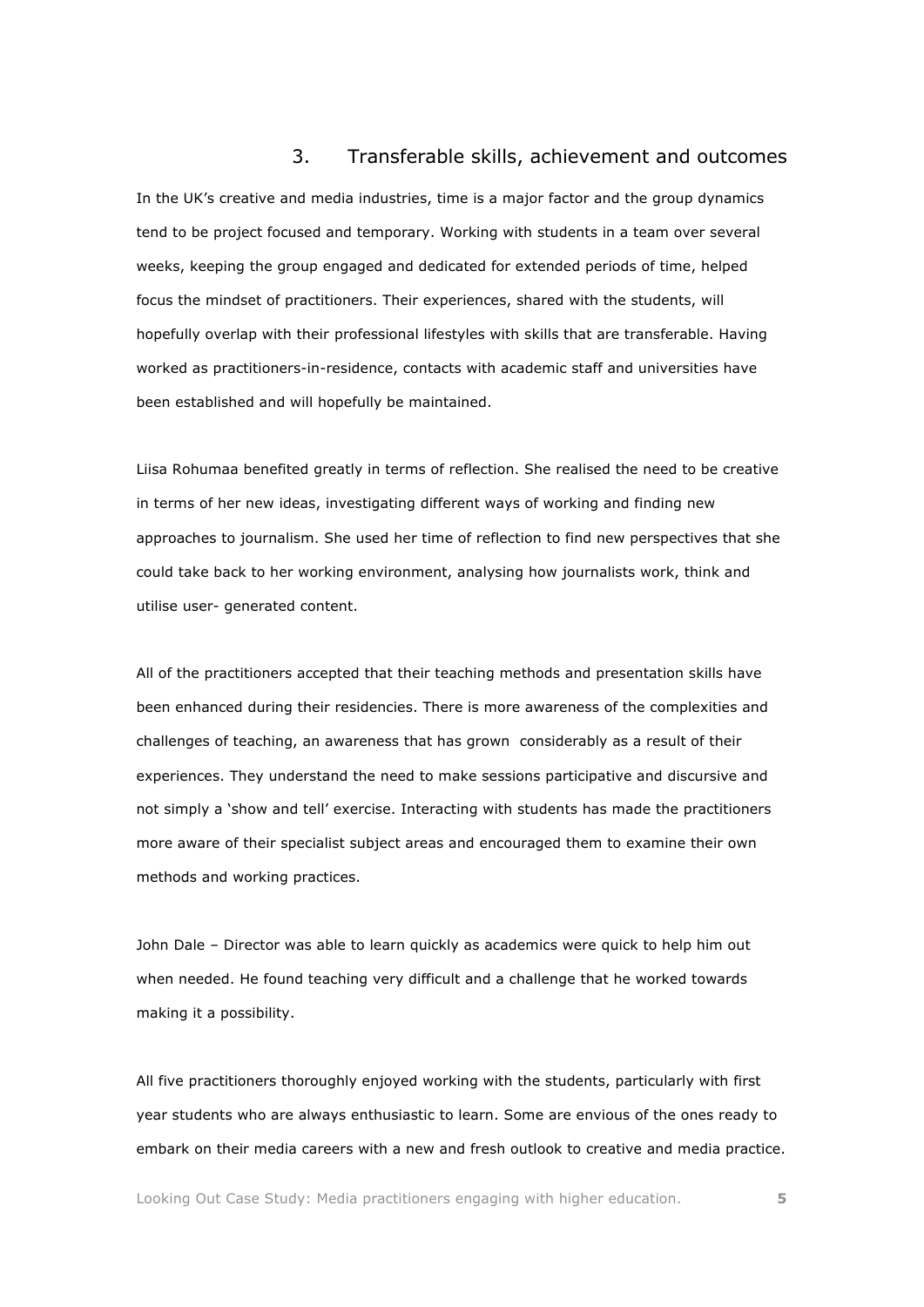Others are happy to have shared their professional experiences and knowledge so that they can prepare students for their exciting journey ahead of them.

### 4. Future expectations and sustainability

All five practitioners interviewed enjoyed their work commitments and have made friends at the university. Interacting and working with people from different disciplines and backgrounds has been stimulating, especially getting involved with the intellectual challenges of their colleagues' research and practice. which has been intellectually challenging. They have enjoyed the part work/part lecture lifestyles, and would like to set an example for the practitioners who will follow them. The practitioners see the need for industry to open the doors to academic institutions and work towards more mutually conducive arrangements that will benefit both industry and students.

Currently, there is no funding to keep a practitioner in residence in the long term. The practitioners felt that Higher Education Institutions (HEIs) should do more to encourage practitioners-in-residence to stay longer, whether in teaching roles or other engagement in research projects. They felt that HEIs should also invest in links with industry leaders and invite them as guest speakers, other ways of interacting with students interaction and engagement in the subject area.

Richard Clemmow – Content Producer: "Further expectations are to get work colleagues to follow suit and look outside the fairly closed world of UK Media."

Tim Wright – Commercial Producer: " … would like other industry leaders to get more involved at the university as it toughens up critical thinking facilities and makes you realize that there is a historical and cultural context for work."

Four of the five practitioners have sustained relationships with the university and are still involved in teaching, delivering seminars, conducting research and in advisory roles. Only one interviewed practitioner-in-residence has returned to full-time work. To some practitioners, it was a relief to find a regular two or three day a week job where there was